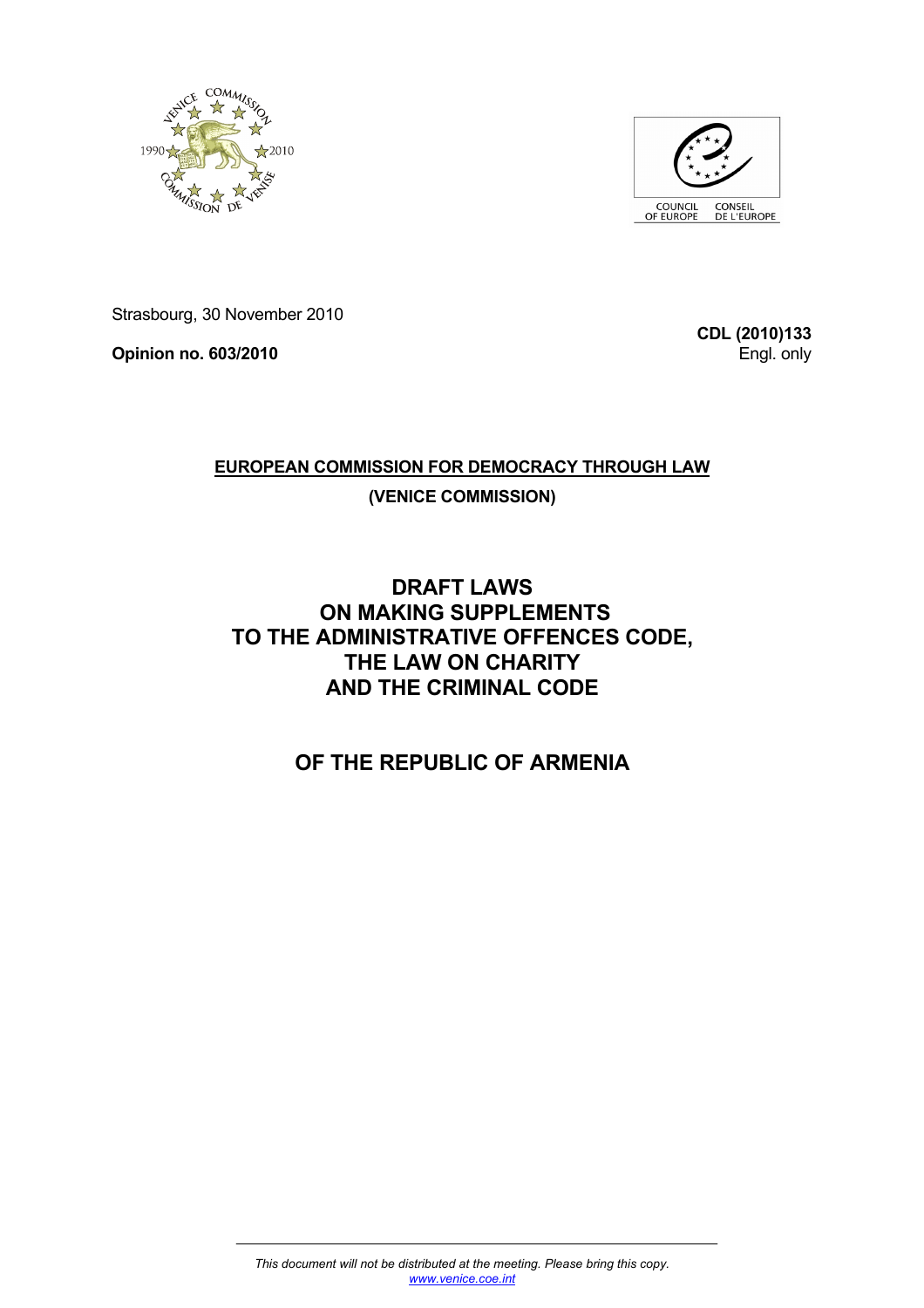**DRAFT**

#### **DRAFT LAW OF THE REPUBLIC OF ARMENIA ON MAKING SUPPLEMENTS TO THE ADMINISTRATIVE OFFENCES CODE**

### **ARTICLE 1.**

The Code of the Republic of Armenia on Administrative Offences of 6 December 1985 shall be supplemented by the following Articles 178.1, 178.2 and 178.3, which read as follows:

#### *"ARTICLE 178.1. RELIGIOUS ADVOCACY IN KINDERGARTENS, SCHOOLS AND OTHER EDUCATIONAL, LEARNING, SOCIAL INSTITUTIONS*

*Religious advocacy (preaching) in kindergartens, schools and other educational, learning, social institutions shall entail imposition of a fine in the amount of 500-fold of the minimum salary.* 

*The act provided for in part 1 of this Article, which has been committed repeatedly after the imposition of an administrative penalty, shall entail imposition of a fine in the amount of 1000-fold of the minimum salary.* 

### *ARTICLE 178.2.*

### *PERFORMANCE OF FUNCTIONS OF RELIGIOUS ORGANISATIONS AND REGISTRATION IN VIOLATION OF THE REQUIREMENTS OF THE LEGISLATION OF THE REPUBLIC OF ARMENIA, FAILURE TO SUBMIT INFORMATION, FALSIFICATION OR CONCEALMENT THEREOF*

 *Performance of functions of religious organisations and registration in violation of the requirements of the legislation of the Republic of Armenia, failure to submit*  information, falsification or concealment thereof shall entail imposition of a fine in the *amount of 500-fold of the minimum salary.* 

 *The act provided for in part 1 of this Article, which has been committed repeatedly after the imposition of an administrative penalty, shall entail imposition of a fine in the amount of 1000-fold of the minimum salary.* 

#### *ARTICLE 178.3.*

### *FAILURE TO PROVIDE INFORMATION OR PROVISION OF INCOMPLETE OR FALSE INFORMATION ON CHARITY WORKS CARRIED OUT BY RELIGIOUS ORGANISATIONS TO THE AUTHORISED BODY OF THE GOVERNMENT OF THE REPUBLIC OF ARMENIA IN THE MANNER AND WITHIN TIME LIMITS PRESCRIBED BY THE LEGISLATION OF THE REPUBLIC OF ARMENIA*

 *Failure to provide information or provision of incomplete or false information on charity works carried out by religious organisations to the authorised body of the Government of the Republic of Armenia in the manner and within time limits prescribed*  by the legislation of the Republic of Armenia shall entail imposition of a fine in the *amount of 100-fold of the minimum salary.* 

 *The act provided for in part 1 of this Article, which has been committed repeatedly after the imposition of an administrative penalty, shall entail imposition of a fine in the amount of 150-fold of the minimum salary."*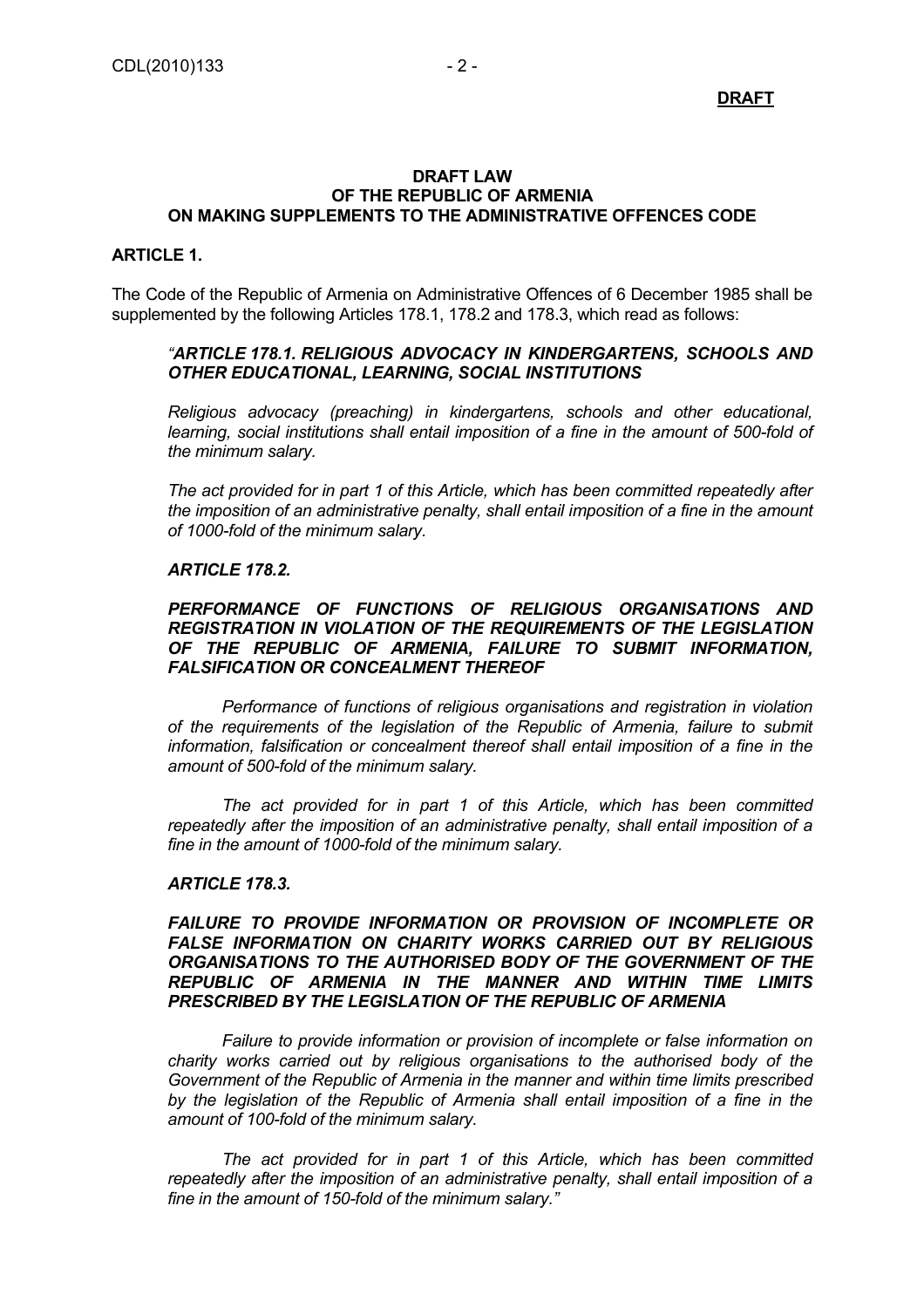### **ARTICLE 2.**

Articles 205.1, 205.2 and 206 of the Code shall be repealed.

### **ARTICLE 3.**

In Article 205.3 of the Code:

1. the word "5-fold" shall be replaced with the word "500-fold";

2. a new part shall be added, which reads as follows: "The act provided for in this Article, which has been committed repeatedly, shall entail imposition of a fine in the amount of 1000-fold of the minimum salary."

### **ARTICLE 4.**

This Law shall enter into force on the tenth day following its official publication.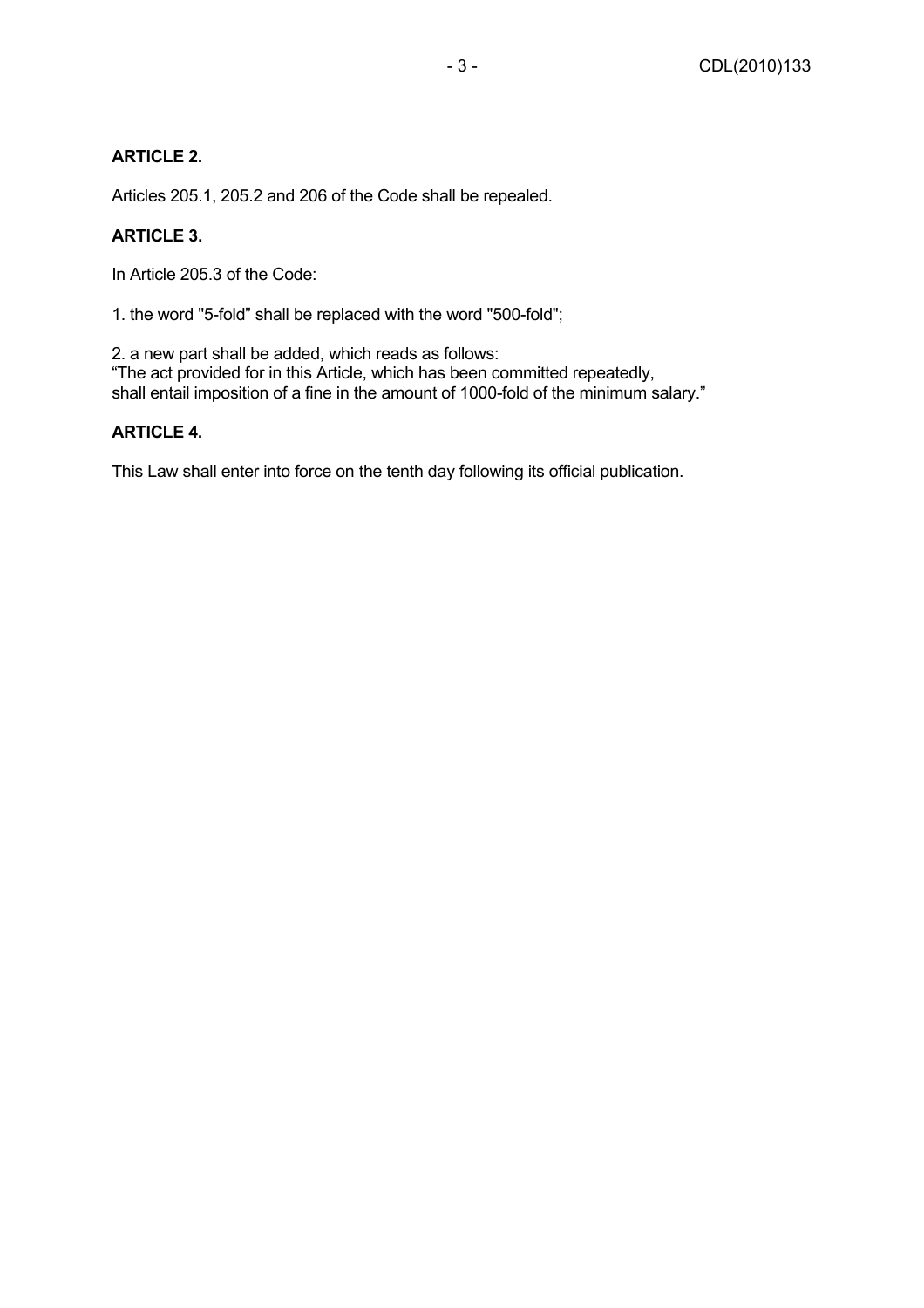**DRAFT**

### **DRAFT LAW OF THE REPUBLIC OF ARMENIA ON MAKING A SUPPLEMENT TO THE LAW ON CHARITY**

### **ARTICLE 1.**

Article 2 of the Law of the Republic of Armenia "On charity" of 8 October 2002 shall be supplemented with a new part: "Charity by legal and natural persons for the purpose of religious advocacy shall be prohibited".

### **ARTICLE 2.**

This Law shall enter into force on the tenth day following its official publication.